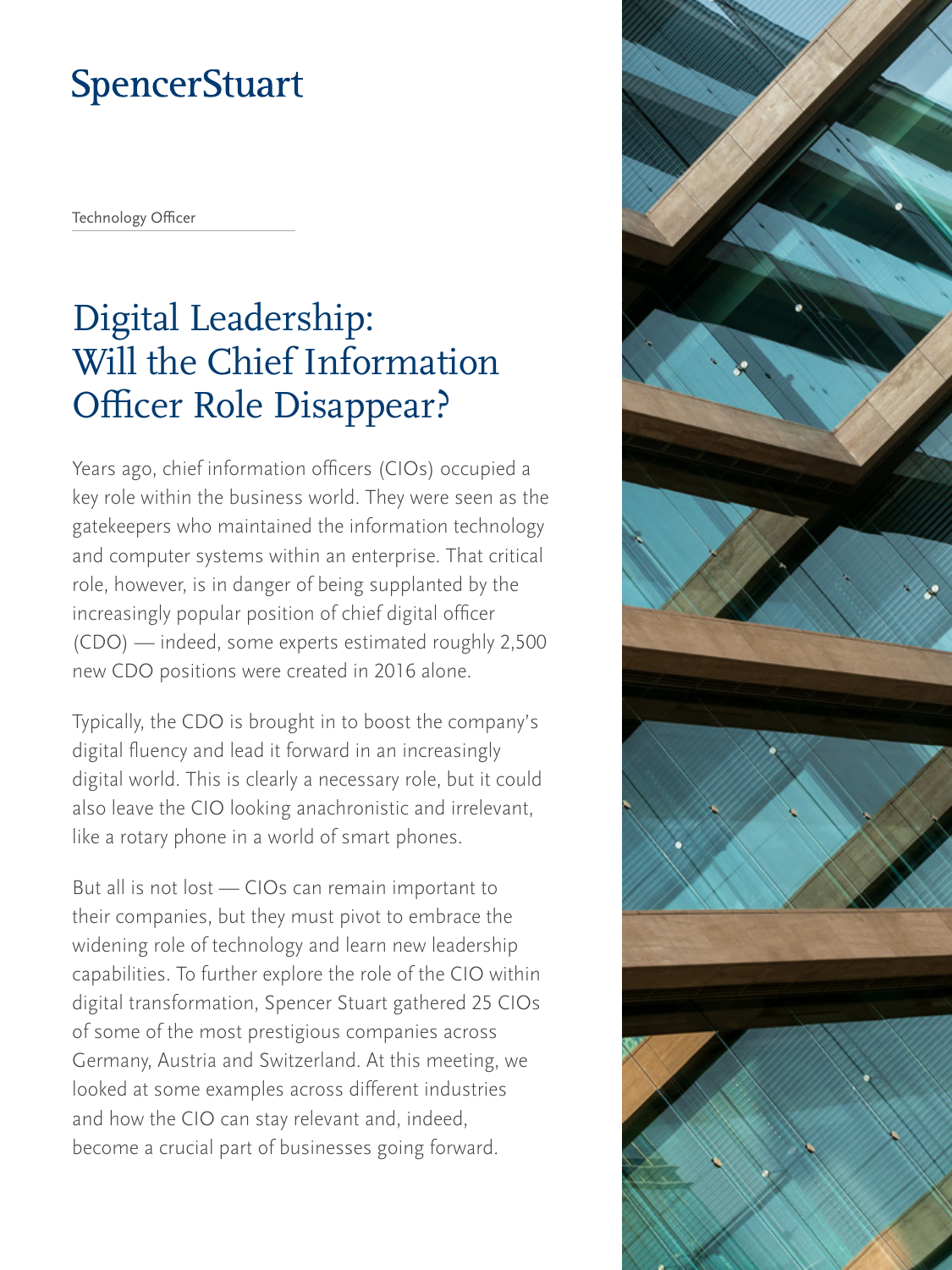#### **INSURANCE**

In the insurance industry, the business models are changing quickly — and radically. On the consumer side, customer expectations are shifting. Users now expect digital channels that offer personalized digital services and allow them to interact with insurers. On the business side, new technologies — such as wearables, telematics, predictive data analytics and artificial intelligence — offer the possibility for insurance companies to develop new technology-based digital business models. Meanwhile, new market entrants that build their business models based on technology and large venture-capital funding pools are threatening to disrupt the traditional insurance business models. For traditional insurance companies like UNIQA, it is clear that they will have to transform in order to stay relevant.

"Our business model is changing dramatically," said Alexander Bockelmann, CIO and CDO of Vienna-based UNIQA. "We are digitizing our internal processes as well as our channels to our customers, and most importantly, we are creating new digital business models to become a truly digital insurance company." Bockelmann sees his role at UNIQA as part of the digital transformation, providing technology services and supporting the creation of digital services and products for UNIQA customers. At UNIQA, the CIO reports directly to the COO and advises the senior management team on strategic business matters, which is where Bockelmann believes the role will eventually land: "Today the CIO is required to think and act strategically and be an adviser to the board on technology-based business models," he said. "Going forward, the CIO will need to be able to pivot and adapt to different roles, and add value both strategically and on a nuts-and-bolts level. That's just where the position is going."

*"Going forward, the CIO will need to be able to pivot and adapt to different roles, and add value both strategically and on a nuts-and-bolts level. That's just where the position is going."*

> alexander **BOCKELMANN** cio and cdo of uniqa

### **Automotive**

Leaders in the automotive industry have realized that this sector is at the forefront of the digital transformation. Consumers already have a taste of what a connected car will look like: Fully digitized vehicles will feature wi-fi, advanced information and entertainment systems, as well as car-to-car communication, real-time location and routing technologies, and more. Soon, cars will be driving autonomously and be heavily networked, communicating with other machines to provide additional benefits and maintain safety. New players from the technology industry are investing heavily in this realm, forcing traditional OEMs to ramp up technology capabilities.

Digital technologies have already transformed Volkswagen's vehicles and every step of the value chain, noted Martin Hofmann, CIO of the Volkswagen Group. In product engineering, for instance, virtual reality has been introduced broadly, while the roll-out of autonomous product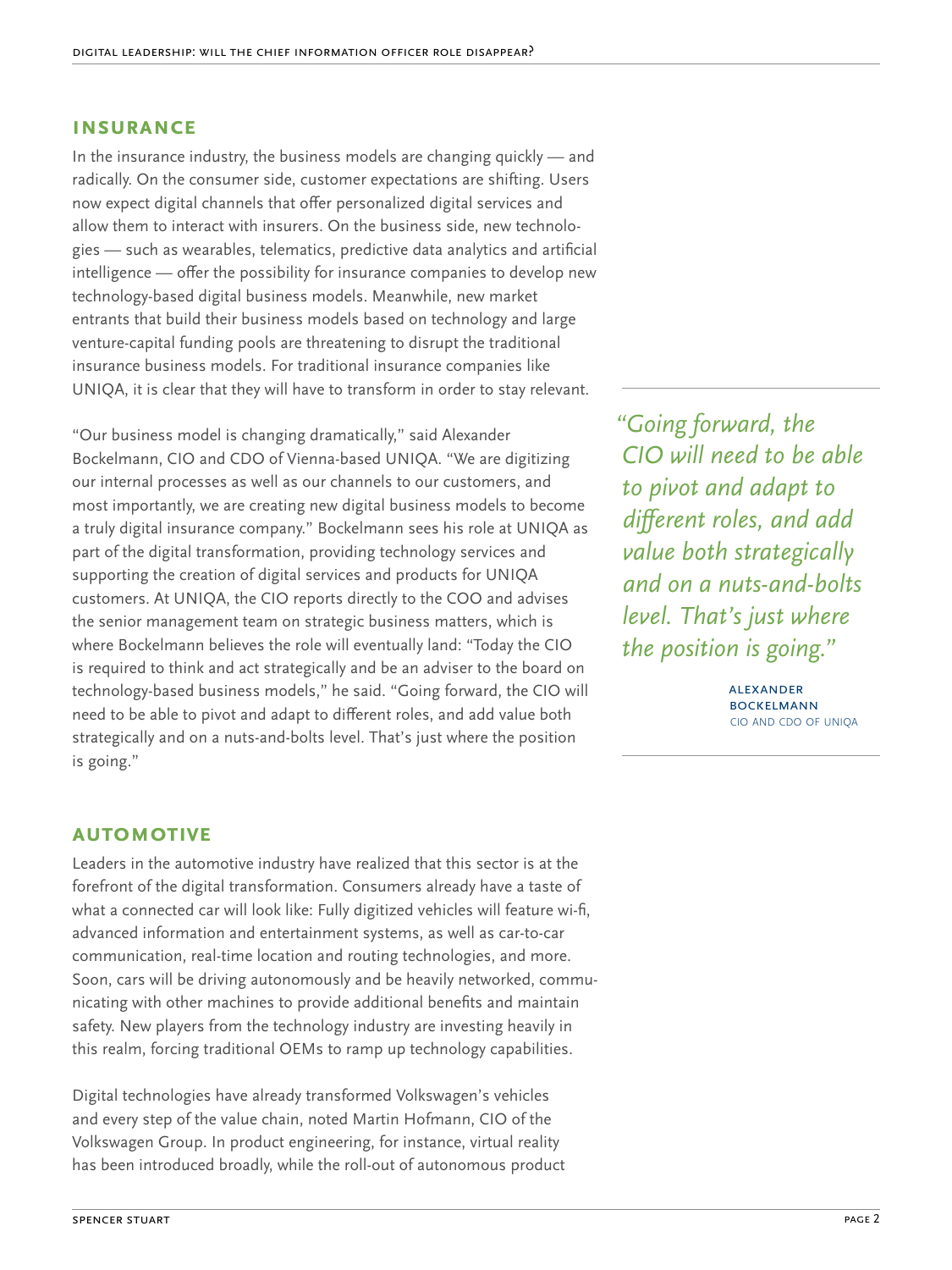*"Our innovative sprinter teams have new skills that utilize new methodologies as well as new tools to help shape the digital future."*

> martin hofmann cio of the volkswagen group

development and self-steered production is speeding up and will become standard in the near future. The challenge for the CIO, then, is to support the cutting-edge IT while also helping to introduce new technologies. This requires a "bimodal IT," Hofmann explained: Mode one IT takes care of the existing infrastructure and can be compared with a marathon runner who needs to efficiently and reliably manage pace to finish the race. Meanwhile, mode two IT requires innovating new capabilities and can be compared with a sprinter who delivers outcomes quickly with high agility.

"For example, we have established several labs for data, artificial intelligence, smart production and smart engineering purposes," Hofmann said. "Our innovative sprinter teams have new skills that utilize new methodologies as well as new tools to help shape the digital future of Volkswagen. They represent a new culture within Volkswagen, and the leadership task for me is to keep the balance between 'sprinter' and 'marathon runner' teams." In other words, the CIO has become a transformation manager leading the change within the IT organization — and beyond.

#### **Telecommunication**

The telecommunication industry is at the heart of the digital transformation by providing the infrastructure and services for the increasing digital consumer demands. But the digital transformation is also affecting telecommunication companies themselves, as new OTT players like WhatsApp transform the competitive landscape. A sound digital strategy needs to be put in place that streamlines and digitizes the operating model, which should eventually become data-driven, automated and more intuitive. To meet high customer expectations, telecommunication companies will need to establish a superior digital customer experience.

Madrid-based telecommunications company Telefónica strives to deliver better digital services to customers in even shorter innovation cycles. Guido Eidmann, CIO of Tec DAX listed Telefónica Germany, underscored the importance of tackling digital transformation as an executive team: "The board needs to lead the digital transformation from the top," he said. "The CIO and the entire management board need to work closely together as digital transformation is a company exercise and requires horizontal end-to-end views starting from the customer and affecting all corporate functions. It is not about delegating the task to a CDO or CIO." For the CIO to remain a crucial part of the business, then, it is essential to understand the customer and business needs first and then apply the right technical solution to the challenges given by the customer, as technology itself does not have any purpose without creating value for them.

*"The CIO and the entire management board need to work closely together, as digital transformation is a company exercise and requires horizontal end-to-end views."*

> guido eidmann cio of telefónica germany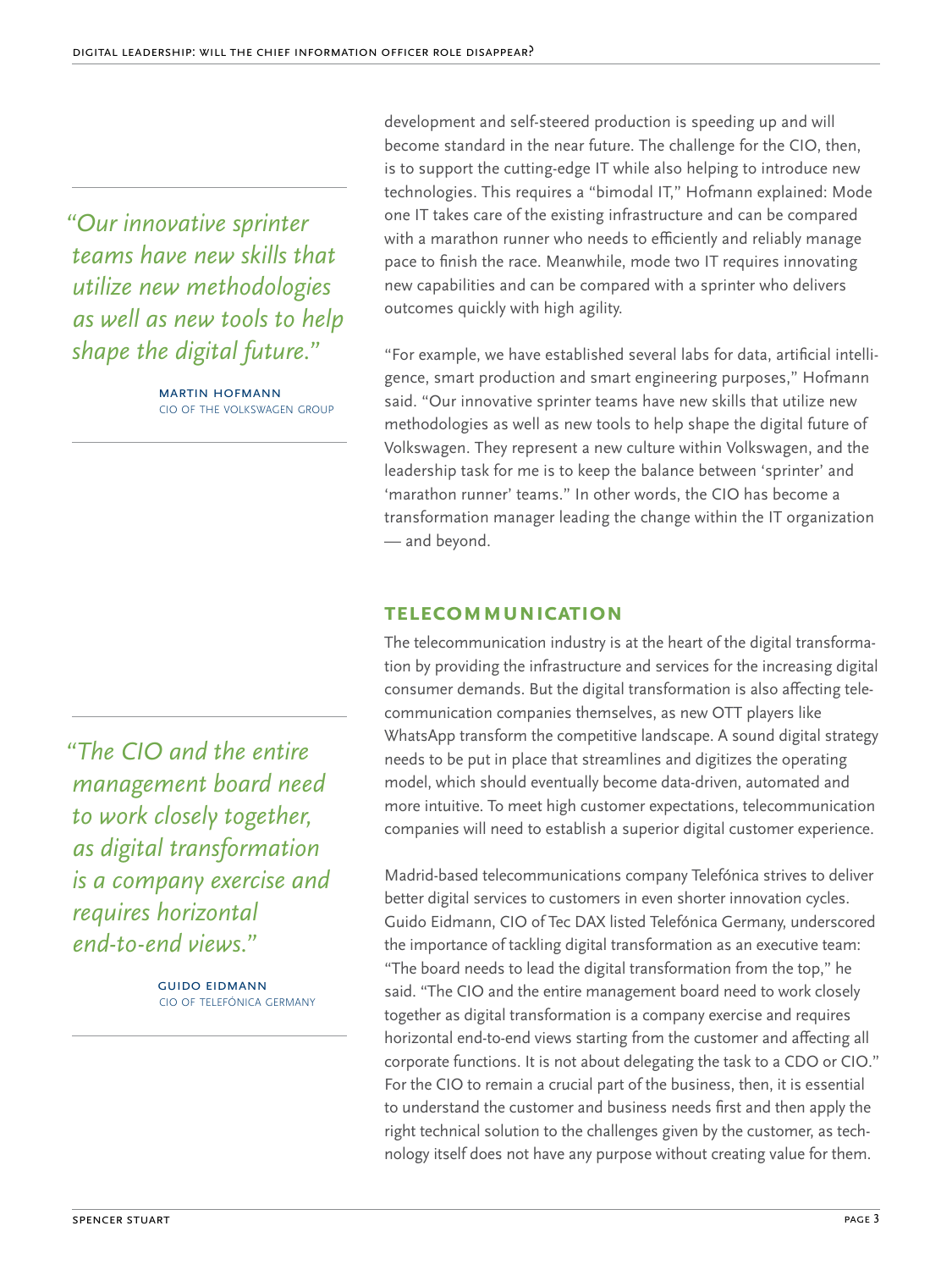



## **How to Adapt to This Changing Landscape**

The examples from the insurance, automotive and telecommunication industry prove that digital transformation is a reality and that we are in the middle of it rather than at the start. CIOs of industry leaders like UNIQA, Volkswagen and Telefónica have stepped up to demonstrate a new set of leadership capabilities that will help them succeed in this environment. The discussion among the participants of the Spencer Stuart digital dialogue revealed that for CIOs, in general, three leadership capabilities will be crucial in order to succeed:

- » **Strategic thinking:** CIOs will need to focus on larger, longer-term business issues, and create plans and strategies to adapt to the rapidly evolving and shifting digital environment. At a strategic company level, CIOs will advise and develop digital strategies that enable technology-driven new business models. Technology will be used as a key differentiator in every industry, and the CIO will have to conceptualize how the technology can be best used in the context of changing customer behaviors.
- » **Leading transformation:** The CIO is in a prime position to challenge current ways of working and anticipate the likely changes and challenges from the rise of new disruptive technologies. Therefore, it will be important for the CIO to align the organization and the larger business around the benefits of the transformation. Experience shows that a lack of alignment and executive buy-in results is the failure of large change programs. Resistance to the adoption of new ideas is a major impediment to the success of digital initiatives.
- » **Building people capability:** New digital business models will arise only in a culture that nurtures innovation. The CIO will need to foster a culture that rewards risk taking, encourages people to pursue new ideas and allows the freedom to fail. In order to do this, the CIO will need to enable existing parts of the organization while also hiring new talent, which in turn will create new skills and capabilities for the organization.

In summary, digital transformation has altered the dynamics within the business environment, and the role of the CIO has evolved dramatically over the last few years as businesses become more digital. Participants at the Spencer Stuart gathering agreed that it will take a shift within the CIO paradigm to ensure that the position remains relevant. CIOs will need to push beyond their comfort zone and articulate a compelling strategy for the role of digital in the business. They also will need to grow as leaders, developing the skills to guide the organization down the path of digital transformation. CIOs' ability to pivot and develop new skills will determine whether the position remains viable or slowly becomes obsolete.